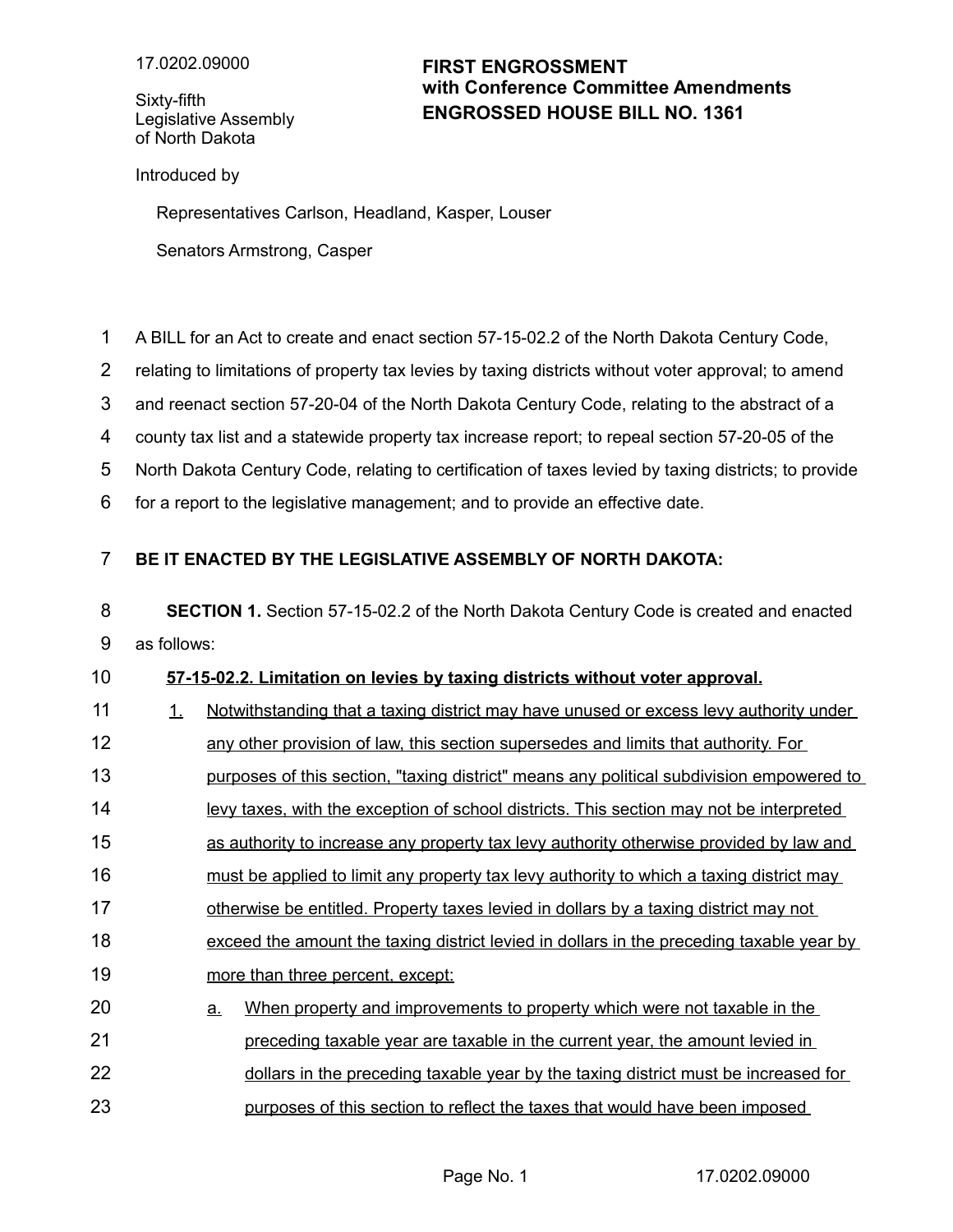Sixty-fifth Legislative Assembly

| 1              |    |                            | against the additional taxable valuation attributable to that property at the mill rate |
|----------------|----|----------------------------|-----------------------------------------------------------------------------------------|
| $\overline{2}$ |    |                            | applied to all property in the preceding taxable year.                                  |
| 3              |    | <u>b.</u>                  | When a property tax exemption existed in the preceding taxable year which has           |
| 4              |    |                            | been reduced or no longer exists for the current taxable year, the amount levied        |
| 5              |    |                            | in dollars in the preceding taxable year by the taxing district must be increased       |
| 6              |    |                            | for purposes of this section to reflect the taxes that would have been imposed          |
| $\overline{7}$ |    |                            | against the portion of the taxable valuation of the property which is no longer         |
| 8              |    |                            | exempt at the mill rate applied to all property in the preceding taxable year.          |
| 9              |    | $\underline{\mathsf{C}}$ . | When property that was taxable in the preceding taxable year is not taxable for         |
| 10             |    |                            | the current taxable year, the amount levied in dollars in the preceding taxable         |
| 11             |    |                            | year by the taxing district must be reduced for purposes of this section by the         |
| 12             |    |                            | amount of taxes that were imposed against the taxable valuation of that property        |
| 13             |    |                            | in the preceding taxable year.                                                          |
| 14             |    | <u>d.</u>                  | When a temporary mill levy increase, excluding an increase under this section,          |
| 15             |    |                            | authorized by the electors of the taxing district or mill levy imposition authority     |
| 16             |    |                            | under state law existed in the previous taxable year but is no longer applicable or     |
| 17             |    |                            | has been reduced, the amount levied in dollars in the previous taxable year by          |
| 18             |    |                            | the taxing district must be adjusted to reflect the expired temporary mill levy         |
| 19             |    |                            | increase and the eliminated or reduced mill levy under state law before the             |
| 20             |    |                            | percentage increase allowable under this subsection is applied.                         |
| 21             | 2. |                            | The limitation on the total amount levied by a taxing district under subsection 1 does  |
| 22             |    |                            | not apply to:                                                                           |
| 23             |    | <u>a.</u>                  | New or increased property tax levy authority that was not available to the taxing       |
| 24             |    |                            | district in the preceding taxable year, including property tax levy authority           |
| 25             |    |                            | provided by state law or approved by the electors of the taxing district.               |
| 26             |    | <u>b.</u>                  | Any irrepealable tax to pay bonded indebtedness levied under section 16 of              |
| 27             |    |                            | article X of the Constitution of North Dakota. Any tax levied for this purpose must     |
| 28             |    |                            | be excluded from the mill rate applied under subdivisions a through c of                |
| 29             |    |                            | subsection 1.                                                                           |
| 30             |    | $\underline{\mathbf{C}}$ . | The one-mill levy for the state medical center authorized by section 10 of article X    |
| 31             |    |                            | of the Constitution of North Dakota. Any tax levied for this purpose must be            |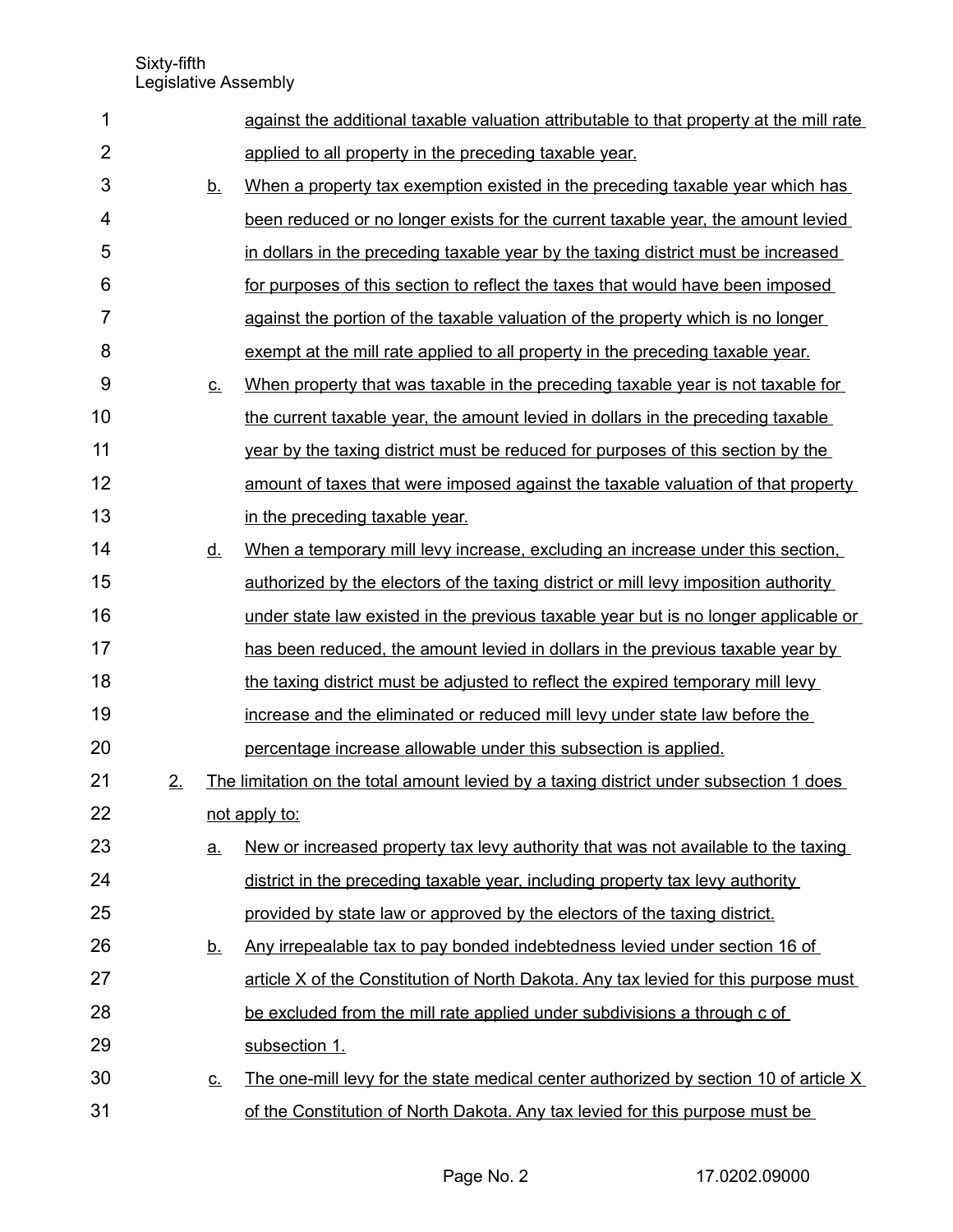Sixty-fifth Legislative Assembly

| 1              |                                                                                   |                                                                                   | excluded from the mill rate applied under subdivisions a through c of                         |  |  |  |  |
|----------------|-----------------------------------------------------------------------------------|-----------------------------------------------------------------------------------|-----------------------------------------------------------------------------------------------|--|--|--|--|
| $\overline{2}$ |                                                                                   |                                                                                   | subsection 1.                                                                                 |  |  |  |  |
| 3              |                                                                                   | <u>d.</u>                                                                         | The levy, not to exceed one mill, for the Garrison Diversion Conservancy District,            |  |  |  |  |
| 4              |                                                                                   |                                                                                   | authorized by section 57-15-26.8.                                                             |  |  |  |  |
| 5              |                                                                                   | <u>e.</u>                                                                         | Taxes or special assessments levied to pay the principal and interest on any                  |  |  |  |  |
| 6              |                                                                                   |                                                                                   | obligations of any political subdivision, including taxes levied for deficiencies in          |  |  |  |  |
| 7              |                                                                                   |                                                                                   | special assessment and improvement district funds and revenue bond and                        |  |  |  |  |
| 8              |                                                                                   |                                                                                   | reserve funds.                                                                                |  |  |  |  |
| 9              |                                                                                   | f.                                                                                | <u>Taxes levied pursuant to law for the proportion of the cost to any taxing district for</u> |  |  |  |  |
| 10             |                                                                                   |                                                                                   | a special improvement project by general taxation.                                            |  |  |  |  |
| 11             |                                                                                   | <b>g.</b>                                                                         | Taxes levied under sections 40-24-10, 40-43-01, 57-15-41, and 61-21-52.                       |  |  |  |  |
| 12             | 3 <sub>1</sub>                                                                    |                                                                                   | A levy exceeding the percentage increase limitation under subsection 1 may be                 |  |  |  |  |
| 13             |                                                                                   | imposed upon approval of a ballot measure, stating the percentage of the proposed |                                                                                               |  |  |  |  |
| 14             |                                                                                   |                                                                                   | property tax levy increase percentage compared to the percentage limitation under             |  |  |  |  |
| 15             |                                                                                   |                                                                                   | subsection 1, by a majority of the qualified electors of the taxing district voting on the    |  |  |  |  |
| 16             |                                                                                   |                                                                                   | <u>question at a regular or special election of the taxing district. A levy exceeding the</u> |  |  |  |  |
| 17             |                                                                                   |                                                                                   | percentage increase limitation under subsection 1 may be approved by electors for not         |  |  |  |  |
| 18             |                                                                                   |                                                                                   | more than one taxable year at a time.                                                         |  |  |  |  |
| 19             | 4.                                                                                |                                                                                   | A city or county may not supersede or modify the application of the provisions of this        |  |  |  |  |
| 20             |                                                                                   |                                                                                   | section under home rule authority.                                                            |  |  |  |  |
| 21             | <b>SECTION 2. AMENDMENT.</b> Section 57-20-04 of the North Dakota Century Code is |                                                                                   |                                                                                               |  |  |  |  |
| 22             | amended and reenacted as follows:                                                 |                                                                                   |                                                                                               |  |  |  |  |
| 23             | 57-20-04. Abstract of tax list to be sent to tax commissioner - Reports.          |                                                                                   |                                                                                               |  |  |  |  |
| 24             | $\perp$                                                                           |                                                                                   | The county auditor, on or before December thirty-first following the levy of the taxes,       |  |  |  |  |
| 25             |                                                                                   |                                                                                   | shall makeprepare and transmit to the state tax commissioner, in such form as the tax-        |  |  |  |  |
| 26             |                                                                                   |                                                                                   | commissioner may prescribe, a complete abstract of the tax list of the auditor's county.      |  |  |  |  |
| 27             | 2.                                                                                |                                                                                   | In addition to the tax list required in subsection 1, the county auditor, on or before        |  |  |  |  |
| 28             |                                                                                   |                                                                                   | December thirty-first following the levy of the taxes, shall prepare and transmit to the      |  |  |  |  |
| 29             |                                                                                   |                                                                                   | tax commissioner a report providing each taxing district's property valuation and             |  |  |  |  |
| 30             |                                                                                   |                                                                                   | property tax levy and any other information the tax commissioner deems necessary to           |  |  |  |  |
| 31             |                                                                                   |                                                                                   | prepare the report required in subsection 3. For taxing districts with property in more       |  |  |  |  |